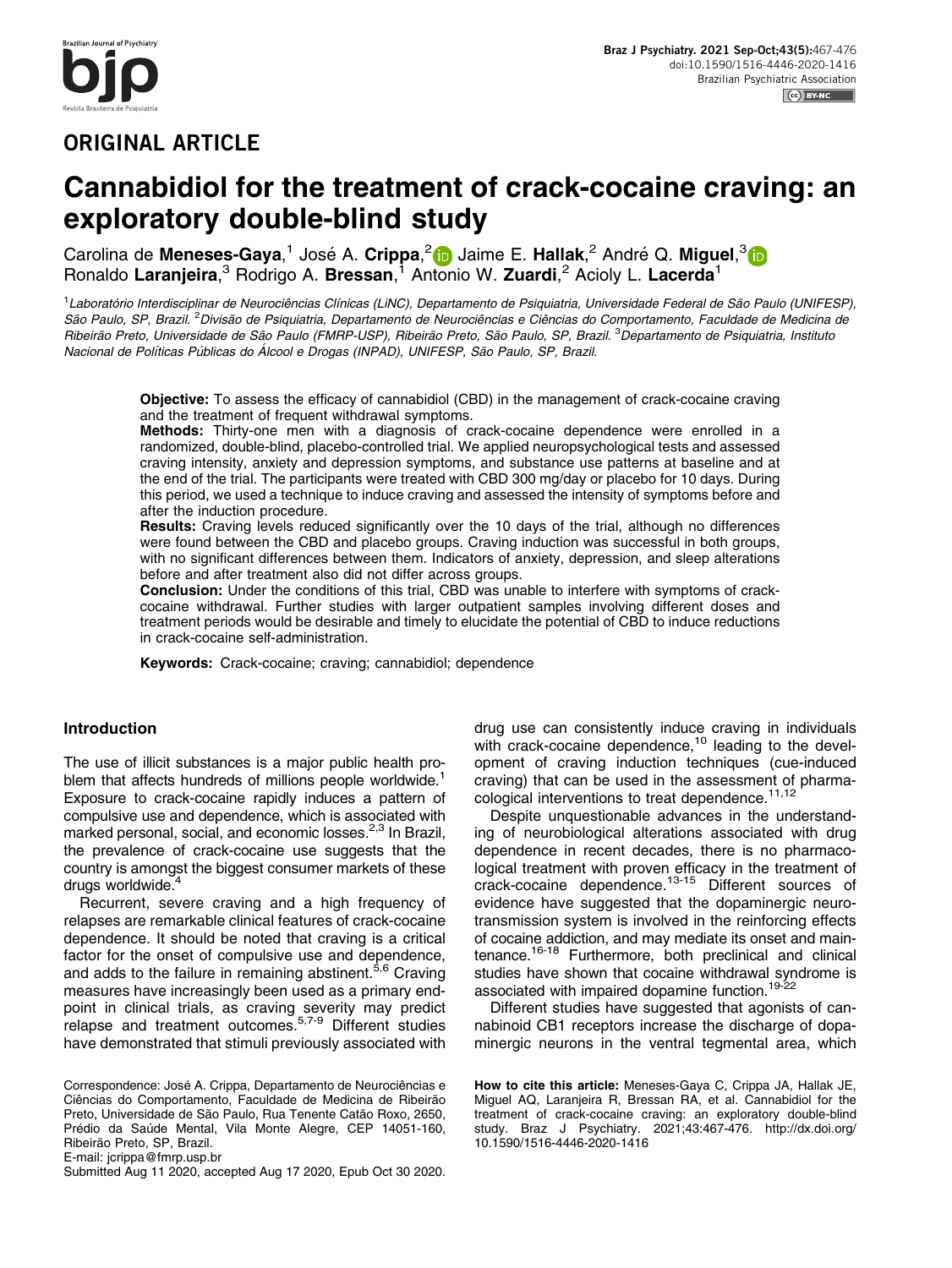project to the nucleus accumbens,<sup>[23](#page-8-0)</sup> leading to an increase in extracellular dopamine levels in this structure.<sup>[24-27](#page-8-0)</sup> This is probably an indirect effect that occurs via inhibition of GABA neurons, which results in tonic inhibition of dopaminergic neurons.<sup>28</sup>

The use of cannabinoids has been previously highlighted in uncontrolled observations as a strategy for reducing cocaine consumption and to reduce craving, 5[,29,30](#page-8-0) suggesting that these compounds may have a crucial clinical therapeutic role for the treatment of crack-cocaine dependence. However, most of these studies were conducted with cannabis in natura or whole-plant extracts, which limits their reproducibility and raises ethical issues due to the harmful effects of the drug. Moreover, none of these studies tested pure, pharmaceutical-grade cannabidiol (CBD) for the treatment of crack-cocaine dependence.

CBD is a component of Cannabis sativa that is devoid of both psychotomimetic and typical effects of the plant.<sup>31-33</sup> CBD inhibits the reuptake and enzymatic hydrolysis of anandamide $34$  and thus increases the availability of this endogenous CB1 receptor agonist. In animals, CBD reversed dopamine depletion induced by 6-hydroxydopamine in a model of Parkinson's disease,<sup>35</sup> and has been shown to regulate stress response and compulsive behaviors by activating the 5-HT1A serotonergic receptor.<sup>36</sup> Moreover, CBD is an allosteric modulator at mu- and delta-receptors in the opioid system.<sup>[37](#page-8-0)</sup> Recent articles suggested that CBD may be useful to treat addiction to several substances<sup>17,[38](#page-8-0)</sup> including cannabis,  $39,40$  tobacco,  $41,42$  alcohol,  $43,44$  heroin,  $45$ and cocaine. 46-49

Furthermore, CBD has demonstrated anxiolytic, [38,50](#page-8-0)-[54](#page-8-0) antidepressant,<sup>[55](#page-8-0)</sup> and neuroprotective properties.<sup>[56](#page-8-0)</sup> Although the mechanisms underlying the neuroprotective properties of CBD are still poorly understood, findings from different sources have suggested the involvement of multiple pharmacological targets, including CB1 and 5- HT1A receptors,<sup>36,57</sup> antioxidant properties,<sup>[58](#page-8-0)</sup> modulation of proinflammatory cytokines,<sup>[59](#page-8-0)</sup> and brain-derived neurotrophic factor (BDNF) expression.<sup>60</sup> Altogether, findings from preclinical and clinical studies suggest that CBD is involved in different mechanisms related to acquisition of addiction and compulsive drug-seeking behaviors.

The main aim of the present study is to evaluate the efficacy and tolerability of CBD in treatment of crackcocaine dependence. We hypothesized that CBD would show effectiveness in reducing craving symptoms while having good tolerability.

# Methods

This was a randomized, double-blind, placebo-controlled trial. The trial was carried out at a therapeutic community unit specializing in the treatment of substance-related disorders affiliated with Instituto Bairral de Psiquiatria, a hospital that receives patients from the Brazilian public health system (Itapira, state of São Paulo, Brazil).

# **Subjects**

The sample consisted of male subjects aged 18 and older with a DSM-IV diagnosis of crack-cocaine dependence, assessed with the Structured Clinical Interview for DSM-IV axis I Disorders (SCID-CV), $61$  who had achieved abstinence for a maximum of 30 days (ranging from 8 to 30 days) and agreed to participate by signing an informed consent form.

Patients with current major psychiatric comorbidity (per DSM-IV), chronic infectious diseases, on antidepressants or antipsychotics, with severe or unstable medical conditions (documented episode of acute illness or exacerbation requiring active treatment), a history of brain injury with loss of consciousness, a history of allergies or idiosyncratic reactions to Cannabis sativa, illiteracy, or functional illiteracy were excluded. Of the 65 subjects assessed for eligibility, 31 met the inclusion/exclusion criteria. These participants were randomly assigned to two groups (CBD, n=14; placebo, n=17).

# Assessment instruments

The instruments used in the sample are listed below.

- Cocaine Craving Questionnaire Brief (CCQ-Brief): Short version of the original CCQ, a 45-item question-naire that assess the main dimensions of craving.<sup>[62](#page-8-0),[63](#page-9-0)</sup> The CCQ-Brief comprises only those 10 items related to the desire dimension. Each item is scored on an analog scale from 0 to 7, ranging from fully disagree to fully agree. Higher scores indicate higher levels of craving.<sup>[64](#page-9-0)</sup> In this study, we used a Portuguese version of the instrument adapted to assess crack-cocaine craving.<sup>[65](#page-9-0)</sup>
- Minnesota Cocaine Craving Scale (MCCS): A self-rating scale with five items that measure the intensity, frequency, and duration of craving episodes, as well as the effects of medication on craving intensity. We used a version that was translated and adapted to Portuguese<sup>[66](#page-9-0)</sup> and replaced cocaine craving with crack craving.
- Alcohol, Smoking, and Substance Involvement Screening Test (ASSIST).<sup>[67](#page-9-0)</sup>
- Beck Depression Inventory (BDI).<sup>[68](#page-9-0)</sup>
- Beck Anxiety Inventory (BAI).<sup>[69](#page-9-0)</sup>
- Visual Analog Sleep Scales (VAS): A self-rating instrument that assesses sleep and wakefulness conditions over the preceding 24 hours. The instrument has 15 items presented as visual analog scales, with each item consisting of two opposite statements located at the two ends of a line.<sup>[70,71](#page-9-0)</sup> The VAS is divided into three parts: 1) the sleep disturbance scale, composed of seven items that measure sleep fragmentation and latency; 2) the effectiveness scale, with five items assessing sleep quality and duration; and 3) the supplementation scale, consisting of three items covering additional sleep periods outside the main sleeping time. Different studies have identified dramatic alterations in sleep architecture associated with chronic use of cocaine, suggesting that sleep disturbances could be targetable neurophysiological abnormalities.[72-75](#page-9-0) In addition, sleep deficits are associated both with clinical disorders and with impairments in cognitive function, which are supposedly associated with relapse.<sup>[76,77](#page-9-0)</sup>
- UKU Side Effects Rating Scale (UKU-SERS): This is a detailed scale that assesses psychological, neurological,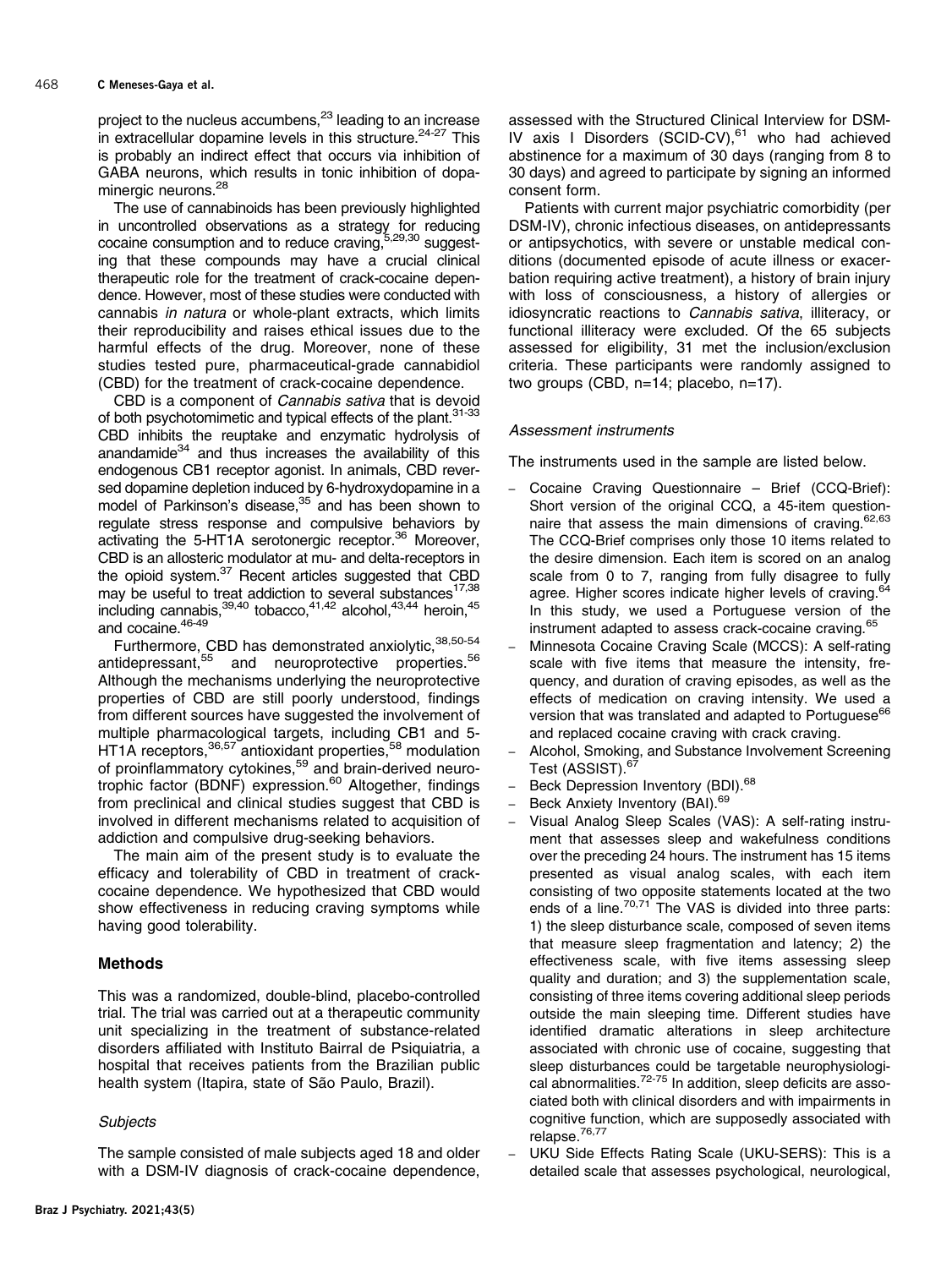and autonomic effects in drug trials, with each item scored between 0 (absent) and 3 (severe). The UKU-SERS has questions that evaluate causal relationships between the effects observed and the study medication, which are rated as improbable, possible, or probable, in addition to items assessing the interference with and consequences of side effects for the individual's health.<sup>[78](#page-9-0)</sup>

# Study drug

CBD capsules were prepared with 99.9% pure CBD powder (THC-Pharm, Frankfurt, Germany/STI-Pharm, Brentwood,  $UK)$  dissolved in corn oil.<sup>54,[79](#page-9-0)</sup> The same amount of oil alone was used to make the placebo capsules. Both CBD (150 mg) and placebo were placed in identical gelatin capsules, and both treatments consisted of two capsules/day. The 300 mg/day dose was chosen on the basis of previous studies in human models of anxiety that show that this dose is within the therapeutic window of the inverted U-shaped dose-response curve of CBD,<sup>[80,81](#page-9-0)</sup> as well as on a previous case study of an inpatient with heavy cannabis use and withdrawal symptoms who was successfully treated with this dose regimen.<sup>[39](#page-8-0)</sup>

# Preparation for the study

The staff in charge of the patients were informed about the procedures, objectives, rationale, and inclusion and exclusion criteria of the study. In addition, they received information concerning the use of concomitant medications and possible medical emergencies that might arise involving the study participants.

The research staff received training consisting of study discussions, presentation of the assessment instruments and neuropsychological tests to clarify possible doubts, discussions on adequate and inadequate attitudes by the investigators, and supervised pilot interviews. For the procedure of craving induction, we played a video (approximately 3 minutes long) showing places (areas of drug use known by users), scenes of real crack use, and objects related to crack use (crack rocks, handling of the drug, preparation of the pipe, other instruments involved in the use of crack-cocaine). In order to assess the adequacy of the methods to be used in the trial, we conducted a pilot study with four participants who completed all steps of the data collection: screening, baseline assessment, treatment (placebo), assessment of craving for 10 days, and final assessment.

## **Procedures**

The first 5 days of hospitalization for the treatment of substance use consisted of adaptation and ''detoxification'' of the patients. Detoxification/abstinence were not confirmed with urine tests because participants were hospitalized throughout the entire period of study. During this period, potentially eligible participants were identified. The patients referred by the staff were invited to participate in the study, and those who provided informed consent to participate were enrolled. After an initial psychiatric

interview, participants were assessed with the SCID-IV to confirm diagnosis of crack-cocaine dependence and whether the participant fulfilled the inclusion/exclusion criteria related to the diagnosis of Axis I disorders. At this point, participants included in the study completed the following assessment instruments: ASSIST, CCQ-Brief and MCCS, BDI and BAI, and the VAS.

In the next step, participants were randomly assigned to the treatment groups and started the 10-day treatment period with CBD or placebo. During treatment, crack-cocaine craving was assessed twice daily (before and after craving induction), at about the same time each day  $(± 1$  hour), with the CCQ-Brief and the MCCS. Craving was induced using standardized audiovisual stimuli (cue-induced craving) as described above, before assessment. Any significant events during the treatment period were recorded in the patients' medical files. After 10 days of treatment, participants underwent a final assessment with the same instruments used at baseline (CCQ-Brief and MCCS, BDI and BAI, VAS, and the UKU-SERS adverse effects assessment). All procedures were conducted individually by an experienced investigator. During the study, participants received group psychotherapy once a week, the standard psychosocial intervention provided by the institution.

#### Data treatment

Data were analyzed using the intention-to-treat principle, in accordance with Consolidated Standards of Reporting Trials (CONSORT) guidelines for randomized trials. All analyses were performed in SPSS version 20.0. Statistical significance was set  $p < 0.05$  (two-tailed) for all analyses.

Data were captured for all visits where craving was assessed with the CCQ-Brief and MCCS (baseline and days 1, 2, 3, 4, 5, 6, 7, 8, 9, and 10). First, skewness and kurtosis were calculated to verify normality of data distribution, which was not confirmed. Thus, we performed all subsequent analyses by using nonparametric tests. Between-group comparisons involving clinical data (e.g., severity of anxiety and depression symptoms) were performed with the Mann-Whitney U test. Means  $(\pm$  standard deviation [SD]) were used to summarize typical values for each group. Between-group comparisons involving categorical variables were performed by Fisher's exact test.

Assessment of crack-cocaine craving was based on the CCQ-Brief and MCCS total scores. Assessments were performed before and after craving induction each day to validate the cue-induced technique. The mean change from baseline to the day 10 endpoint on those scales was used as the primary outcome measure. Using an intention-to-treat sample, defined as all participants with at least one post-baseline craving assessment, efficacy for CBD vs. placebo was tested using a mixedmodel repeated-measures analysis of variance (RMA-NOVA). The mixed-model approach allows for patients with incomplete data to be included, and utilizes the data that is available for all patients. Frequencies of the most common adverse events are reported if present in at least one subject in either of the study groups.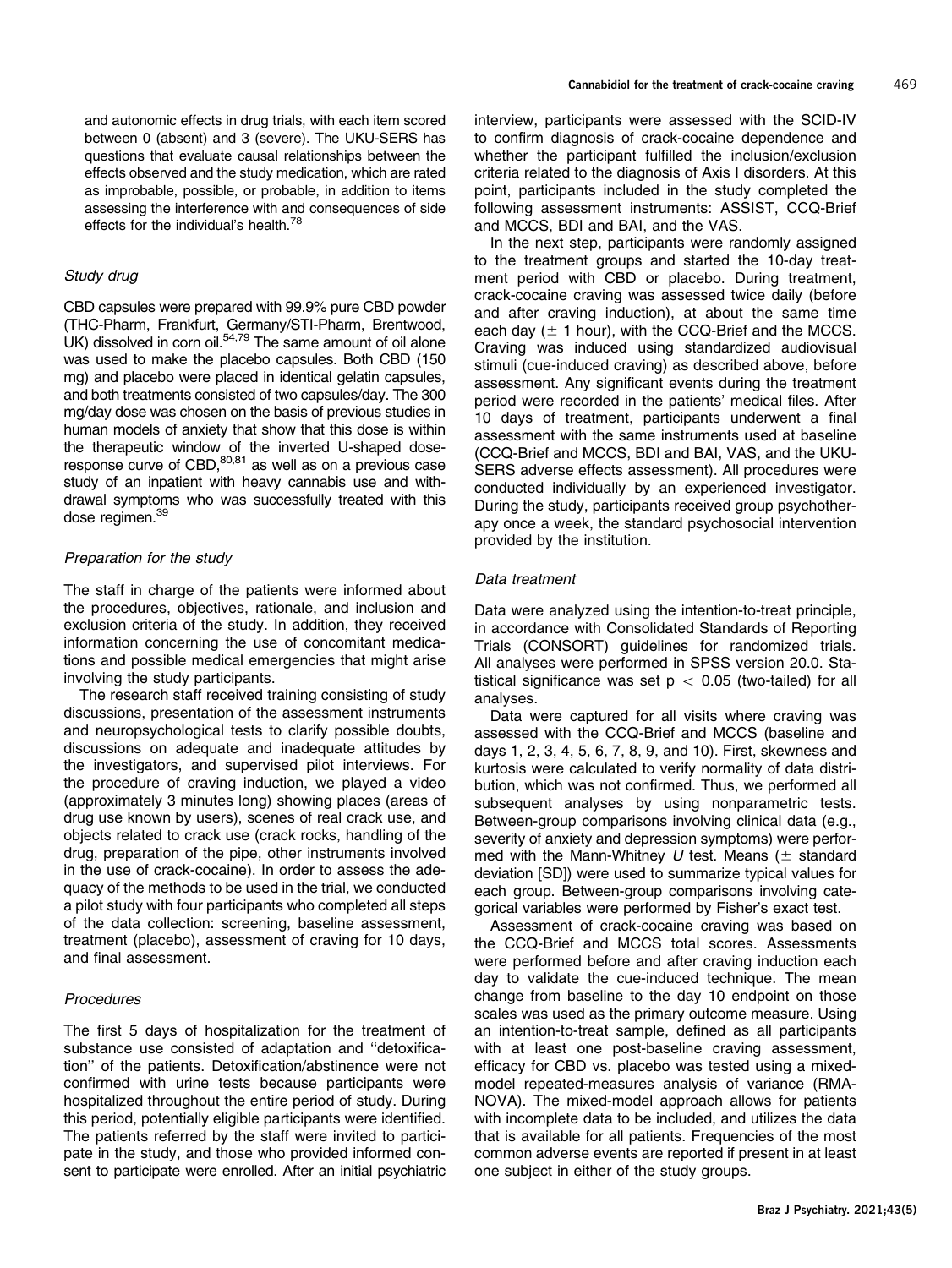#### 470 C Meneses-Gaya et al.

#### Ethics statement

The study protocol was approved by the Universidade Federal de São Paulo ethics committee (UNIFESP; process 0302/11). All participants agreed to participate by signing an informed consent form.

# **Results**

#### Sample characteristics

Groups were matched for age, education, days of hospitalization, and frequency of crack-cocaine use. Most subjects reported a frequency of use higher than five times per week; the mean age at first exposure was 20 years  $(SD = 7.2)$ , and the mean duration of crack-cocaine use was 12 years (SD = 6.7). Participants reported the use of alcohol, marijuana, and crack in the 3 months preceding the trial. Regarding alcohol and marijuana, most participants were not classified as dependent; however, many fell in the category of risky use. Only two subjects (one from each group) used medications during the trial. Both used benzodiazepines ''as needed.''

The sociodemographic and clinical characteristics of the sample are summarized in Table 1. The distribution with respect to hospitalization time and pattern of crack use are presented in [Table 2](#page-4-0). Problems related to the current use of psychoactive substances according to the ASSIST are summarized in [Table 3.](#page-4-0)

#### Effects of treatment

Eleven subjects (79%) in the experimental group and 14 subjects (82%) in the control group completed the trial. The remaining subjects dropped out and abandoned the institution. [Table 4](#page-5-0) summarizes the results for baseline (before treatment) and final (after treatment) assessments with the BDI, BAI, and VAS.

The RMANOVA of CCQ-Brief scores showed a significant effect of time ( $F_{10,230}$  = 16.174; p < 0.001), but not of treatment ( $F_{10,230} = 2.663$ ; p = 0.116) or time/treatment interaction ( $F_{10,230}$  = 0.489; p = 0.897). The MCCS also showed a significant effect of time ( $F_{10,230}$  = 16.450;  $p$  < 0.001), but not of treatment (F<sub>10,230</sub> = 2,460;  $p = 0.130$ ) or time/treatment interaction ( $F_{10,230} = 1,580$ ;  $p = 0.113$ ). The mean scores of the two scales are shown in [Figure 1](#page-6-0). We reanalyzed the data including cannabis use (amount) as a covariate. Effects of treatment and time/treatment interaction remained nonsignificant for both scales. There was a significant reduction in severity of symptoms of anxiety and depression in both groups, but improvements in the CBD group did not differ from placebo. Differences in VAS sleep scores were nonsignificant in the two groups.

Regarding CCQ-Brief scores, there was a significant effect for phase  $(F_{1,21} = 7.792; p = 0.011)$ , but not for treatment ( $F_{1,21} = 3.144$ ;  $p = 0.091$ ) or the phase/ treatment interaction  $(F_{1,21} = 3.080; p = 0.094)$ . As shown in [Figure 2](#page-6-0), the procedure was successful in inducing craving in the two groups. However, differences between groups were nonsignificant. Findings for the craving induction procedure are shown in [Figure 1](#page-6-0).

The adverse events recorded using the UKU-SERS were sleepiness and increased sleep duration (five subjects in the experimental group and three in the control group;  $p = 0.45$ ), nausea (two subjects in the experimental group and one in the control group;  $p = 0.59$ , and headache (two subjects in the experimental group and one in the control group;  $p = 0.59$ ). All adverse events

|  | <b>Table 1</b> Sociodemographic characteristics of the study sample |  |  |  |  |
|--|---------------------------------------------------------------------|--|--|--|--|
|--|---------------------------------------------------------------------|--|--|--|--|

| Variable                          | Experimental group (n=14) | Control group (n=17) | Total (n=31) | p-value* |
|-----------------------------------|---------------------------|----------------------|--------------|----------|
| Age (mean [SD])                   | 32.5(6.9)                 | 33.2(6.9)            | 32.9(6.8)    |          |
| Marital status                    |                           |                      |              |          |
| Married/stable relationship       | 4(28.6)                   | 4(23.5)              | 8(25.8)      | 0.99     |
| Single                            | 7(50)                     | 10(58.8)             | 17 (54.8)    |          |
| Divorced/widowed                  | 3(21.4)                   | 3(17.7)              | 6(19.4)      |          |
| Education                         |                           |                      |              |          |
| Primary education (1st-4th grade) | 2(14.3)                   | 3(17.7)              | 5(16.1)      | 0.95     |
| Primary education (5th-8th grade) | 4(28.6)                   | 5(29.4)              | 9(29.0)      |          |
| Higher education (incomplete)     | 2(14.3)                   | 1(5.9)               | 3(9.7)       |          |
| Higher education (complete)       | 6(42.9)                   | 8(47.1)              | 14 (45.2)    |          |
| Occupational status               |                           |                      |              |          |
| Self-employed/employed            | 7(50.0)                   | 9(52.9)              | 16(51.6)     | 0.99     |
| Unemployed/on leave               | 7(50.0)                   | 8(47.1)              | 15(48.4)     |          |
| Socioeconomic class               |                           |                      |              |          |
| A                                 | 0.0                       | 0.0                  | 0.0          |          |
| $\frac{B}{C}$                     | 3(21.4)                   | 4(23.5)              | 7(22.6)      | 0.15     |
|                                   | 9(64.3)                   | 9(52.9)              | 18 (58.1)    |          |
|                                   | 0.0                       | 4(23.5)              | 4 (12.9)     |          |
| D<br>E                            | 2(14.3)                   | 0.0                  | 2(6.4)       |          |

Data presented as n (%), unless otherwise specified.

 $SD =$ standard deviation.

\* Mann-Whitney U test.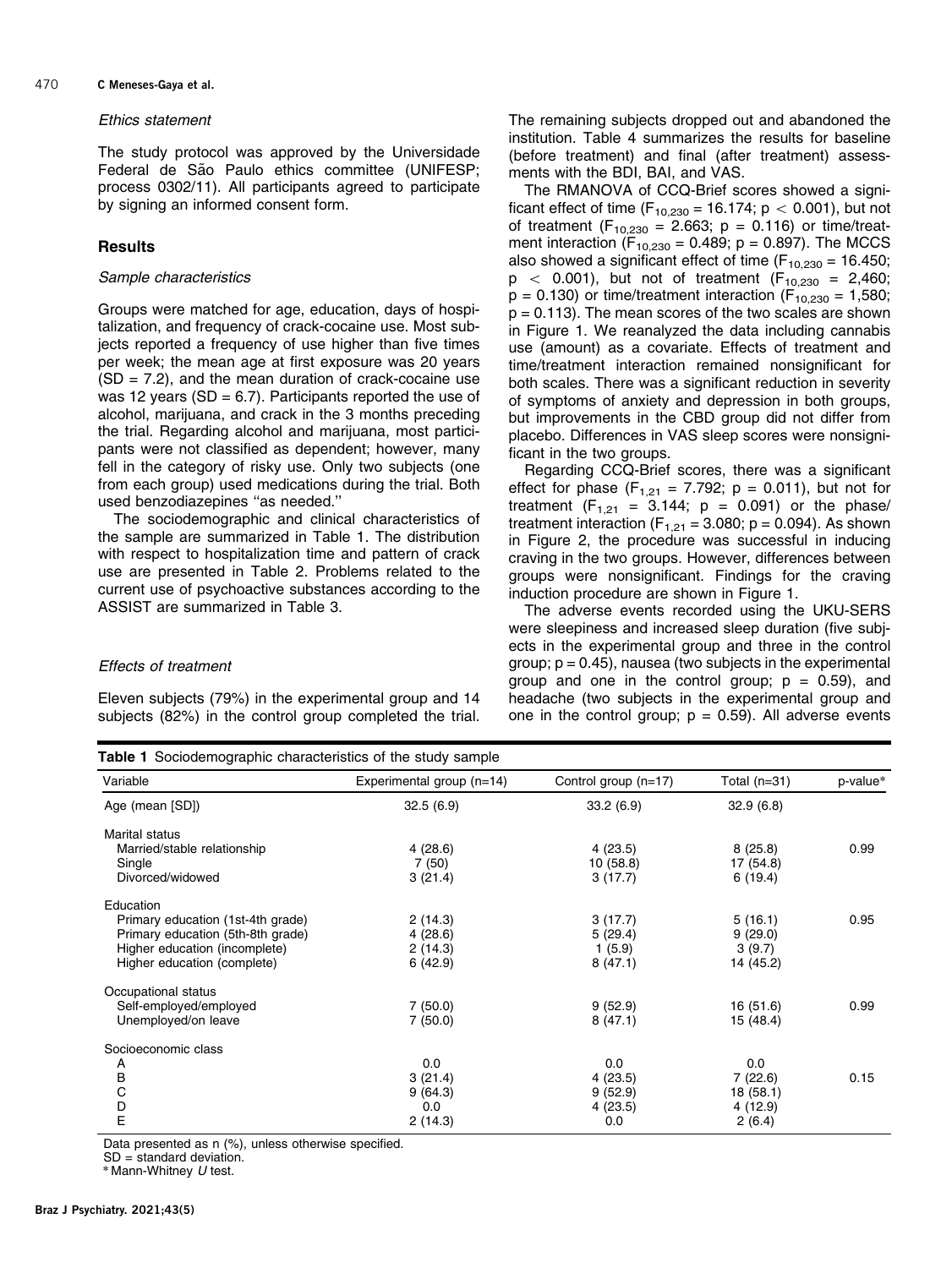<span id="page-4-0"></span>

| Variable                      | Experimental group (n=14) | Control group (n=17)     | Total $(n=31)$           | p-value* |  |
|-------------------------------|---------------------------|--------------------------|--------------------------|----------|--|
| Days of hospitalization       | $(n = 14)$<br>15.93(4.7)  | $(n = 17)$<br>13.18(5.2) | $(n = 31)$<br>14.42(5.1) | 0.10     |  |
| Previous hospitalizations     |                           |                          |                          |          |  |
| No                            | 1(7.1)                    | 6(35.3)                  | 7(22.6)                  | 0.99     |  |
| Yes                           | 13 (92.9)                 | 11(64.7)                 | 24 (77.4)                |          |  |
| Number of hospitalizations    | 2.64(1.9)                 | 1.71(3.1)                | 2.13(2.7)                | 0.06     |  |
| Medication use, current       |                           |                          |                          |          |  |
| No                            | 13 (92.9)                 | 15 (88.2)                | 28 (90.3)                | 0.99     |  |
| Yes                           | 1(7.1)                    | 2(11.8)                  | 3(9.7)                   |          |  |
| Medication use, past          |                           |                          |                          |          |  |
| No                            | 14 (100.0)                | 16(94.1)                 | 30(96.8)                 | 0.99     |  |
| Yes                           | 0(0.0)                    | 1(5.9)                   | 1(3.2)                   |          |  |
| Age at onset of crack use     | 23.36 (7.8)               | 18.59(6.0)               | 20.74 (7.2)              | 0.07     |  |
| Quantity used (g/week)        | 11.64(8.6)                | 12.65 (12.8)             | 12.19 (10.9)             | 0.99     |  |
| Frequency of use (times/week) |                           |                          |                          |          |  |
| $1 - 2$                       | 0(0.0)                    | 1(5.9)                   | 1(3.2)                   | 0.99     |  |
| $3-4$                         | 3(21.4)                   | 3(17.7)                  | 6(19.4)                  |          |  |
| > 5                           | 11 (78.6)                 | 13 (76.5)                | 24 (77.4)                |          |  |

Data presented as mean (SD) or n (%).

 $SD =$  standard deviation.

 $*$  Mann-Whitney's  $U$  test.

| Table 3 Distribution of problems related to the current use of psychoactive substances in the two groups according to the |  |  |  |
|---------------------------------------------------------------------------------------------------------------------------|--|--|--|
| Alcohol, Smoking, and Substance Involvement Screening Test (ASSIST)                                                       |  |  |  |

| Experimental group (n=14) | Control group (n=17) | Total $(n=31)$     | p-value*  |
|---------------------------|----------------------|--------------------|-----------|
|                           |                      |                    |           |
| 5(35.7)                   | 4(23.5)              | 9(29.0)            | 0.36      |
| 9(64.3)                   | 10(58.8)             | 19 (61.3)          |           |
| 0(0.0)                    | 3(17.6)              | 3(9.7)             |           |
|                           |                      |                    |           |
| 10(71.4)                  | 12 (70.6)            | 22 (71.0)          | 0.99      |
| 2(14.3)                   |                      | 4(12.9)            |           |
| 2(14.3)                   | 3(17.6)              | 5(16.1)            |           |
|                           |                      |                    |           |
|                           |                      |                    | 0.07      |
| 3(21.4)                   | 10(58.8)             | 13 (41.9)          |           |
|                           |                      |                    |           |
| 14 (100.0)                | 17 (100.0)           | 31 (100.0)         |           |
|                           | 11 (78.6)            | 2(11.8)<br>7(41.2) | 18 (58.1) |

Data presented as n (%).

\* Mann-Whitney's U test.

were of mild or moderate severity. No serious adverse event occurred during the trial. The frequency of adverse events did not differ between groups  $(p = 0.34)$ .

### **Discussion**

The results of this randomized, placebo-controlled trial suggest that, despite excellent safety and tolerability, CBD failed to demonstrate efficacy in the treatment of craving in subjects with crack-cocaine dependence. Despite these negative findings, to our knowledge, this is the first study examining the efficacy of CBD in the treatment of crack-cocaine dependence in humans.

Anxiety symptoms decreased significantly in both groups during the trial. Regarding depressive symptomatology, a significant reduction was found among participants in the control group, while the change in the experimental group only tended towards statistical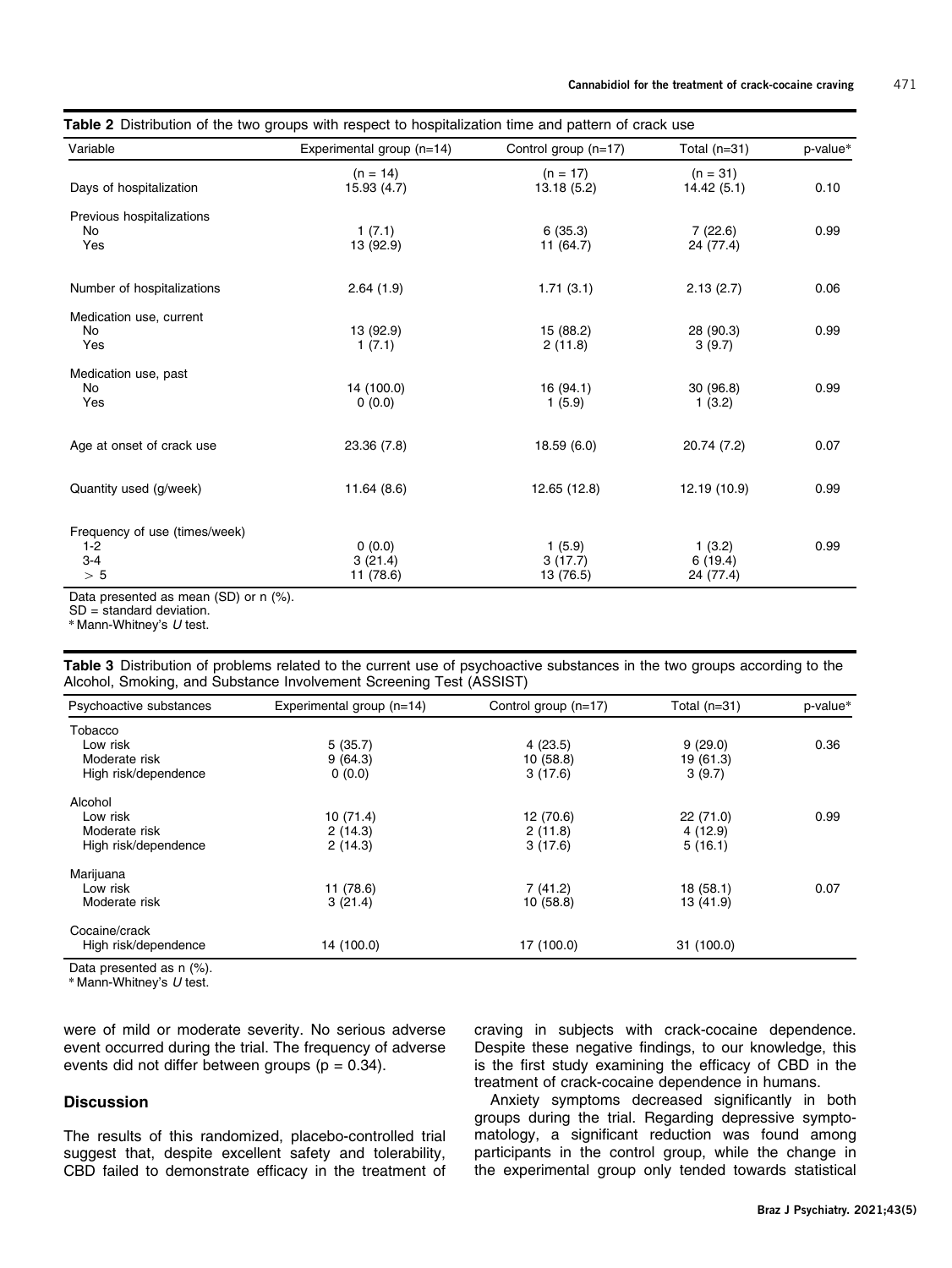<span id="page-5-0"></span>

|  | Table 4 Results for baseline and final assessments with the Beck Depression Inventory (BDI), Beck Anxiety Inventory (BAI), |  |  |  |
|--|----------------------------------------------------------------------------------------------------------------------------|--|--|--|
|  | and the Visual Analog Sleep Scales (VAS) in the two groups                                                                 |  |  |  |

| Variable/group/time         | n  | Mean (SD)    | p-value*  | Difference from baseline to<br>final, mean (SD) | Comparison between<br>EG and CG (p-value) |
|-----------------------------|----|--------------|-----------|-------------------------------------------------|-------------------------------------------|
| Anxiety symptoms            |    |              |           |                                                 |                                           |
| EG                          |    |              |           |                                                 |                                           |
| 1                           | 14 | 18.21 (11.6) | $0.02*$   | $-8.64(9.6)$                                    | 0.80                                      |
| $\overline{c}$              | 11 | 8.45(6.6)    |           |                                                 |                                           |
| CG                          |    |              |           |                                                 |                                           |
| 1                           | 17 | 15.94 (11.8) | $< 0.01*$ | $-8(9.4)$                                       |                                           |
| $\overline{c}$              | 14 | 6.57(8.5)    |           |                                                 |                                           |
| Depressive symptoms<br>EG   |    |              |           |                                                 |                                           |
| 1                           | 14 | 18.64 (6.6)  | 0.06      | $-5.91(7.6)$                                    | 0.46                                      |
| $\overline{2}$              | 11 | 13.09(8.0)   |           |                                                 |                                           |
| CG                          |    |              |           |                                                 |                                           |
| 1                           | 17 | 17.06 (10.4) | $< 0.01*$ | $-8.5(7.8)$                                     |                                           |
| $\overline{c}$              | 14 | 8.93(8.4)    |           |                                                 |                                           |
| Sleep disturbances<br>EG    |    |              |           |                                                 |                                           |
| 1                           | 14 | 26.91 (11.6) | 0.99      | $-0.73(15.5)$                                   | 0.27                                      |
| $\overline{c}$              | 11 | 26.18 (18.2) |           |                                                 |                                           |
| CG                          |    |              |           |                                                 |                                           |
| 1                           | 17 | 26.57 (21.1) | 0.27      | $-9.93(21.2)$                                   |                                           |
| $\overline{c}$              | 14 | 16.64 (14.0) |           |                                                 |                                           |
| Sleep effectiveness<br>EG   |    |              |           |                                                 |                                           |
| 1                           | 14 | 9.27(5.5)    | 0.40      | 3.73(10.6)                                      | 0.37                                      |
| $\overline{2}$              | 11 | 13.00 (10.2) |           |                                                 |                                           |
| CG                          |    |              |           |                                                 |                                           |
| 1                           | 17 | 9.86(11.4)   | 0.56      | $-1(11.1)$                                      |                                           |
| $\overline{c}$              | 14 | 8.86(9.3)    |           |                                                 |                                           |
| Sleep supplementation<br>EG |    |              |           |                                                 |                                           |
| 1                           | 14 | 5.64(7.2)    | 0.77      | $-0.64(8)$                                      | 0.54                                      |
| $\overline{2}$              | 11 | 5.00(6.0)    |           |                                                 |                                           |
| CG                          |    |              |           |                                                 |                                           |
| 1                           | 17 | 4.71(6.3)    | 0.07      | $-3.5(6.5)$                                     |                                           |
| $\overline{c}$              | 14 | 1.21(2.0)    |           |                                                 |                                           |
|                             |    |              |           |                                                 |                                           |

CG = control group; EG = experimental group; SD = standard deviation; time 1 = baseline assessment; time 2 = final assessment. \* Statistically significant difference.

significance. There were no differences between the experimental and control groups in terms of baseline and final assessments of anxiety and depression symptoms. This finding contrasts with studies reporting the efficacy of CBD in treating anxiety disorders.<sup>53,55</sup> However, such evidence mainly comes from preclinical studies in which CBD was administered acutely; evidence from clinical studies investigating chronic CBD use in anxiety disorders is limited.<sup>[82](#page-9-0)</sup>

The results of the CCQ-Brief and the MCCS showed the presence of moderate to high severity of craving in both groups at first assessment, which decreased significantly over the 10 days of the trial. Between-group comparisons, however, showed no differences, suggesting that CBD treatment did not contribute to the reduction in craving severity. This suggests that the observation that use of cannabis facilitates abstinence from crack cocaine<sup>[83](#page-9-0)</sup> cannot be attributed to CBD.

The decrease in craving intensity over the 10 days of the trial in the two groups does not seem to be related to the general treatment measures provided by the

institution, since the experiment started, on average, 15 days after admission, and craving scores on the first day of the trial were high for both groups. In addition, decreases in anxiety and depressive symptomatology did not appear to be related to the resolution of withdrawal syndrome, since enrollment in the study occurred at 8 to 30 days of abstinence. Reductions in craving severity and significant decreases in anxiety and depression symptoms might be associated with a placebo effect related to the knowledge that subjects could be receiving a new medication, as well as to the individualized attention that patients received during the study period, with daily application of the assessment instruments. It may also have occurred due to the activities carried out at the facility, the general health care provided by the staff, the impossibility of using the drug during hospitalization, and of being away from the usual environment of drug use.

Different studies have shown that craving is an unstable condition affected by environmental, social, and emotional influences[.5,9](#page-7-0) Similarly, the duration of abstinence and deprivation of liberty, which makes use and contact with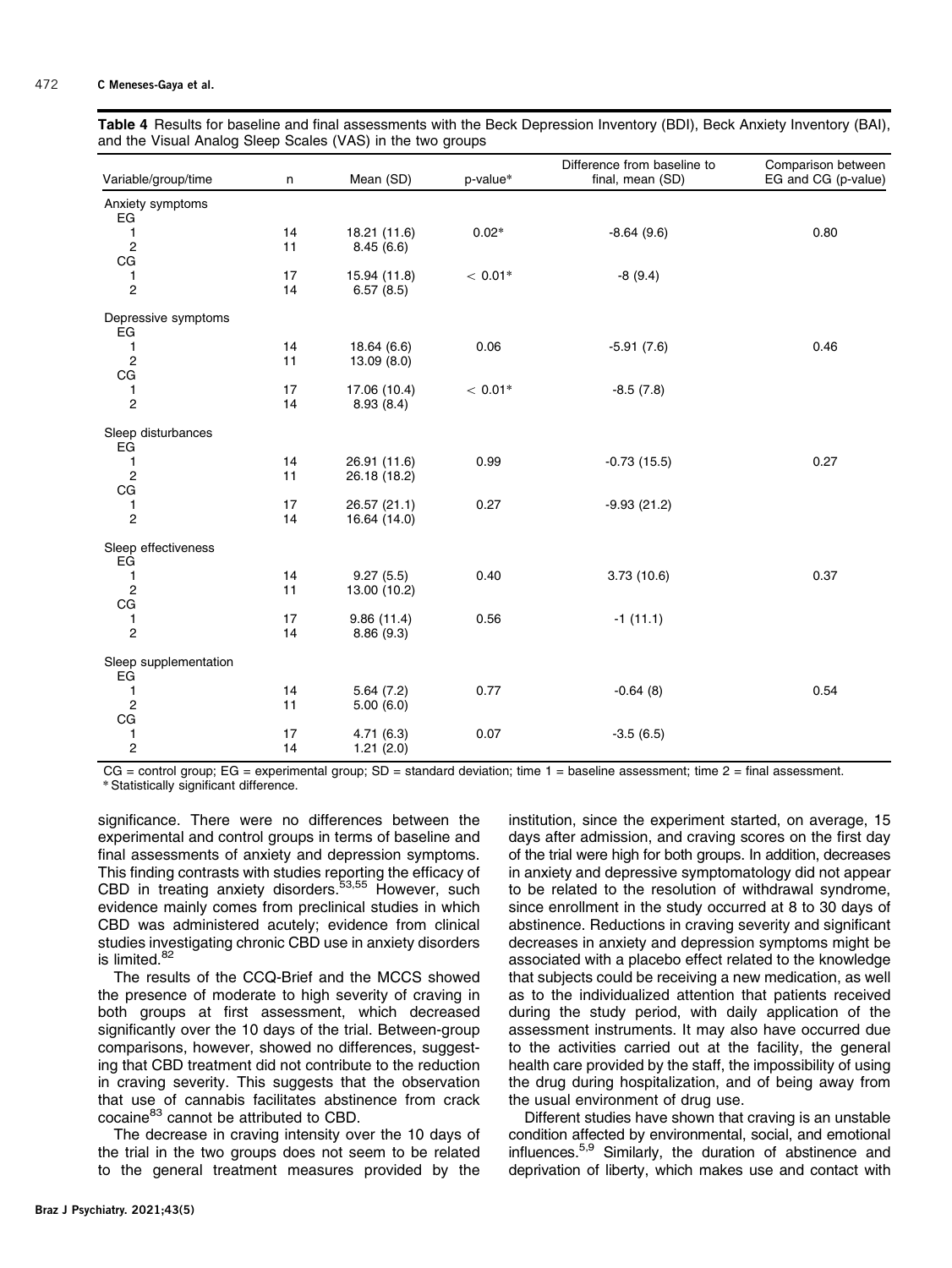<span id="page-6-0"></span>

Figure 1 Craving levels assessed with A) the Cocaine Craving Questionnaire – Brief (CCQ-Brief) and B) the Minnesota Cocaine Craving Scale (MCCS) over the treatment period.



Figure 2 Cocaine Craving Questionnaire – Brief (CCQ-Brief) scores before and after the craving induction procedure.

drug-use environments difficult or even impossible, do not favor craving induction.<sup>[6](#page-7-0)</sup> It should be noted that conditioned stimuli (such as seeing someone use crack, feeling the smell of the substance, handling paraphernalia, going to typical places of use) have consistently been described as triggers of craving among substance users. $4-6$ 

The use of a craving-inducing procedure in the present study increased craving intensity in the two groups, but with no significant differences between them. This finding is in line with a recent double-blind, placebo-controlled functional magnetic resonance imaging study in which CBD did not acutely affect the neural correlates of reward anticipation and feedback in healthy participants.<sup>[84](#page-9-0)</sup> However, this observation contrasts with previous animal literature that consistently shows that the administration of CBD reduces self-administration, cocaine-seeking behaviors, and cocaine-induced reward; attenuates the central adaptations induced by cocaine; and changes contextual and emotional memories associated with cocaine, thus decreasing the amount of drug use.<sup>47-49[,85,86](#page-9-0)</sup>

The main limitation of the present study was related to the treatment setting, since craving and withdrawal symptoms tend to be less severe and to decrease linearly in hospitalized patients, unlike in an outpatient setting where these symptoms tend to be more frequent, intense, and persistent. Additionally, different aspects of the intervention, including the short treatment period and the long interval between cessation of use and the start of the trial, might have contributed to the negative findings. The dose of CBD (300 mg/day) was relatively low, with no uptitration; since the effects of CBD are biphasic, 80 the use of a single dose also limits evaluation of the effectiveness of this cannabinoid. For instance, two recent double-blind placebo-controlled trials of CBD in subjects with heroin<sup>[45](#page-8-0)</sup> and cannabis<sup>40</sup> use disorder, respectively, observed efficacy with the use of higher doses (400 and 800 mg).

Also, the tendency for the CBD group to have more previous hospitalizations, a fact that is usually associated with greater severity and increased substance use-related problems, might also have contributed to the absence of differences between the groups. Moreover, since the rates of psychiatric and infectious comorbidities are high among crack-cocaine users and may have influence treatment outcomes, <sup>[87](#page-9-0)</sup> such exclusions in our study would have produced a highly artefactual sample. Thus, the study sample may not represent the general socioclinical profile of crack-cocaine users in general, and in Brazil in particular. Finally, type-II statistical error cannot be ruled out in view of the relatively small overall sample size, and may mean that the study was underpowered for conclusive insights or for adequate testing of interactions with other crucial factors.

Although these preliminary findings failed to show evidence of the efficacy of CBD in reducing craving in subjects with crack-cocaine dependence, further investigations that overcome the limitations described above are necessary. This is particularly true if we consider the excellent tolerability and safety profiles of CBD and the encouraging animal evidence of this cannabinoid as an adjunct therapy for the treatment of crack-cocaine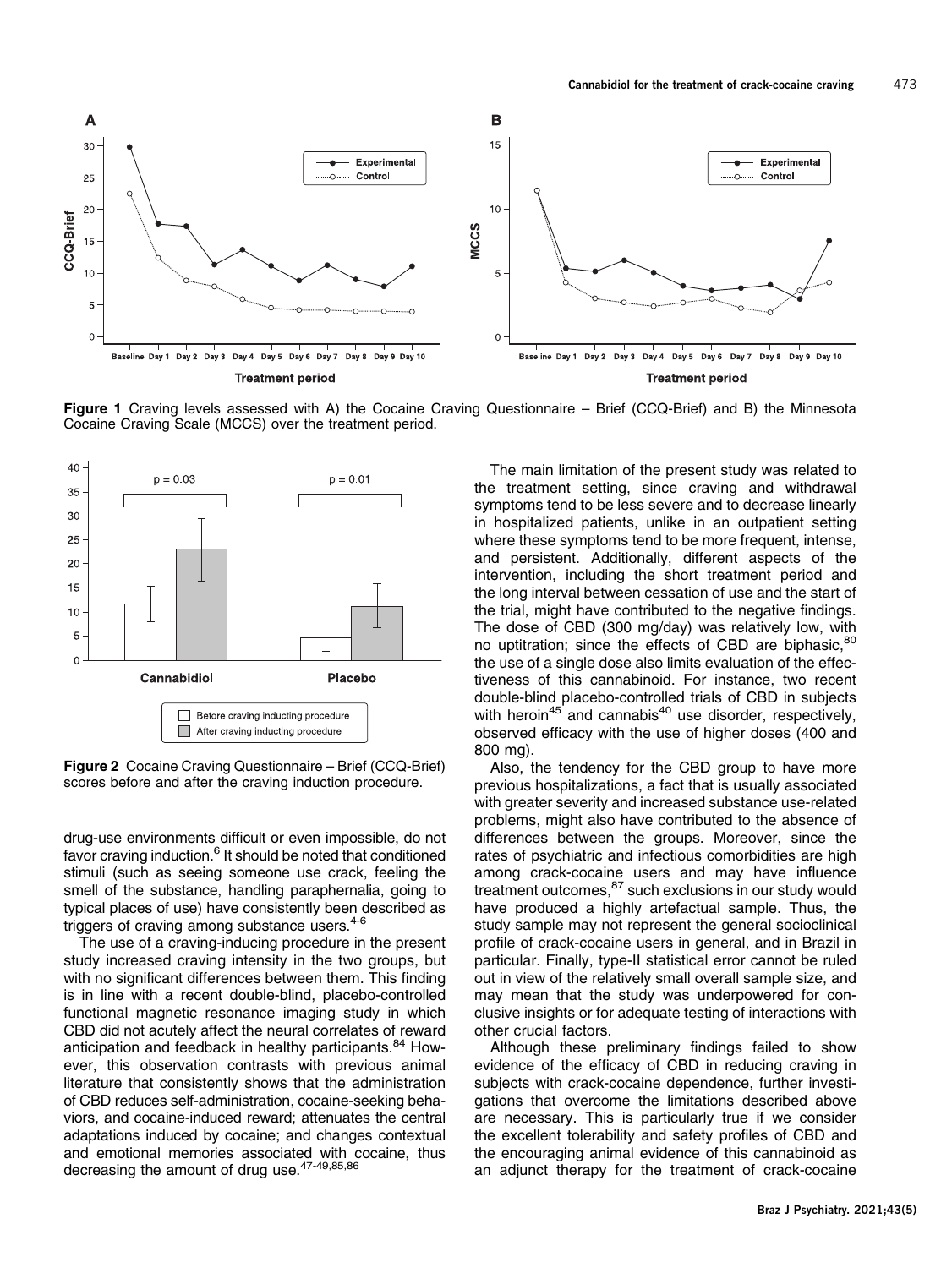<span id="page-7-0"></span>dependence.7,[88,89](#page-9-0) Therefore, future double-blind, placebo-controlled, randomized clinical trials with larger, less selective samples and using different doses of CBD in outpatients are of particular interest to elucidate the potential of CBD to reduce self-administration of crack cocaine.

# Acknowledgements

This study was funded by Instituto Nacional de Ciência e Tecnologia Translacional em Medicina (INCT-TM) – Conselho Nacional de Desenvolvimento Científico e Tecnológico (CNPq) and by Fundação de Amparo à Pesquisa do Estado de São Paulo (FAPESP; 2008/ 09009-2); it was also supported by CNPq/MS/SCTIE/ DECIT 26/2014 – Pesquisas sobre Distúrbios Neuropsiquiátricos (466805/2014-4). JAC received a grant from the University Global Partnership Network (UGPN) – Global Priorities in Cannabinoid Research Excellence Program. CMG is a recipient of a Programa Nacional de Pós-Doutorado Institucional – Coordenacão de Aperfeicoamento de Pessoal de Nível Superior (PNPD-CAPES) fellowship. JAC, JEH, RAB, and AWZ, are recipients of CNPq research fellowships.

# **Disclosure**

JAC is a member of the International Advisory Board of the Australian Centre for Cannabinoid Clinical and Research Excellence (ACRE) – National Health and Medical Research Council (NHMRC). JAC and JEH have received travel support to attend scientific meetings and personal consultation fees from BSPG-Pharm. JAC, JEH, and AWZ are coinventors of the patent ''Fluorinated CBD compounds, compositions and uses thereof. Pub. No.: WO/2014/108899. International Application No.: PCT/ IL2014/050023,'' Def. US number Reg. 62193296; July 29, 2015; INPI on August 19, 2015 (BR1120150164927; Mechoulam R, Zuardi AW, Kapczinski F, Hallak JEC, Guimarâes FS, Crippa JAS, Breuer A). Universidade de São Paulo (USP) has licensed this patent to Phytecs Pharm (USP Resolution No. 15.1.130002.1.1) and has an agreement with Prati-Donaduzzi to ''develop a pharmaceutical product containing synthetic CBD and prove its safety and therapeutic efficacy in the treatment of epilepsy, schizophrenia, Parkinson's disease, and anxiety disorders.'' JAC, JEH, and AWZ are coinventors of the patent ''Cannabinoid-containing oral pharmaceutical composition, method for preparing and using same,'' INPI on September 16, 2016 (BR 112018005423-2). RAB has received research grants from Janssen; and has participated in speaker bureaus for Janssen and Sanofi-Aventis. ALL has received grants and personal fees from Janssen Pharmaceutical; has received personal fees from Daiichi Sankyo, Cristalia Produtos Químicos e Farmacêuticos, Libbs, Pfizer, Myralis Farma, Aché Laboratórios, Hypera Pharma, and Sanofi-Aventis; and has received grants from Eli Lilly, H. Lundbeck A/S, Servier Laboratories, Hoffman-La Roche, and Forum Pharmaceuticals. The other authors report no conflicts of interest.

### References

- 1 United Nations Office on Drugs and Crime (UNODC). World drug report 2014. 2014 [cited 2020 Aug 27]. [www.unodc.org/documents/](www.unodc.org/documents/wdr2014/World_Drug_Report_2014_web.pdf) [wdr2014/World\\_Drug\\_Report\\_2014\\_web.pdf](www.unodc.org/documents/wdr2014/World_Drug_Report_2014_web.pdf)
- 2 Ribeiro M, Dunn J, Laranjeira R, Sesso R. High mortality among young crack cocaine users in Brazil: a 5-year follow-up study. Addiction. 2004;99:1133-5.
- Karila L, Seringe E, Benyamina A, Reynaud M. The reliability and validity of the French version of the Cocaine Craving Questionnaire-Brief. Curr Pharm Des. 2011;17:1369-75.
- 4 Abdalla RR, Madruga CS, Ribeiro M, Pinsky I, Caetano R, Laranjeira R. Prevalence of cocaine use in Brazil: data from the II Brazilian national alcohol and drugs survey (BNADS). Addict Behav. 2014;39: 297-301.
- 5 Chaves TV, Sanchez ZM, Ribeiro LA, Nappo SA. Crack cocaine craving: behaviors and coping strategies among current and former users. Rev Saude Publica. 2011;45:1168-75.
- 6 Balbinot AD, Alves GSL, Amaral Junior AF, Araujo RB. Associação entre fissura e perfil antropométrico em dependentes de crack. J Bras Psiquiatr. 2011;60:205-19.
- 7 Colledge F, Ludyga S, Mücke M, Pühse U, Gerber M. The effects of an acute bout of exercise on neural activity in alcohol and cocaine craving: study protocol for a randomised controlled trial. Trials. 2018;19:713.
- 8 Marsden J, Goetz C, Meynen T, Mitcheson L, Stillwell G, Eastwood B, et al. Memory-focused cognitive therapy for cocaine use disorder: theory, procedures and preliminary evidence from an external pilot randomised controlled trial. EBioMedicine. 2018;29:177-89.
- 9 Castillo II, Albet JT, Jiménez-Lerma JM, Landabaso M. [Reliability and validity of the Spanish adaptation of the brief form of the Cocaine Craving Questionnaire-Now (CCQ-N-10)]. Adicciones. 2009;21:195-202.
- 10 Moscon JA, Conti CL, Nakamura-Palacios EM. Increased electroencephalographic activity in crack-cocaine users visualizing crack cues. J Psychiatr Res. 2016;83:137-9.
- 11 Johnson MW, Bruner NR, Johnson PS, Silverman K, Berry MS. Randomized controlled trial of d-cycloserine in cocaine dependence: effects on contingency management and cue-induced cocaine craving in a naturalistic setting. Exp Clin Psychopharmacol. 2020;28:157-68.
- 12 Vorspan F, Fortias M, Zerdazi EH, Karsinti E, Bloch V, Lépine JP, et al. Self-reported cue-induced physical symptoms of craving as an indicator of cocaine dependence. Am J Addict. 2015;24:740-3.
- 13 Fischer B, Blanken P, Da Silveira D, Gallassi A, Goldner EM, Rehm J, et al. Effectiveness of secondary prevention and treatment interventions for crack-cocaine abuse: a comprehensive narrative overview of English-language studies. Int J Drug Policy. 2015;26:352-63.
- 14 Minozzi S, Amato L, Pani PP, Solimini R, Vecchi S, De Crescenzo F, et al. Dopamine agonists for the treatment of cocaine dependence. Cochrane Database Syst Rev. 2015;2015:CD003352.
- 15 Vocci FJ, Elkashef A. Pharmacotherapy and other treatments for cocaine abuse and dependence. Curr Opin Psychiatry. 2005;18:265-70.
- 16 Dela Peña I, Gevorkiana R, Shi WX. Psychostimulants affect dopamine transmission through both dopamine transporter-dependent and independent mechanisms. Eur J Pharmacol. 2015;764:562-70.
- 17 Prud'homme M, Cata R, Jutras-Aswad D. Cannabidiol as an intervention for addictive behaviors: a systematic review of the evidences. Subst Abuse. 2015;9:33-8.
- 18 Zhong P, Liu Y, Hu Y, Wang T, Zhao YP, Liu QS. BDNF interacts with endocannabinoids to regulate cocaine-induced synaptic plasticity in mouse midbrain dopamine neurons. J Neurosci. 2015;35:4469-81.
- 19 Conrad KL, Ford K, Marinelli M, Wolf ME. Dopamine receptor expression and distribution dynamically change in the rat nucleus accumbens after withdrawal from cocaine self-administration. Neuroscience. 2010;169:182-94.
- 20 Kramar CP, Chefer VI, Wise RA, Medina JH, Barbano MF. Dopamine in the dorsal hippocampus impairs the late consolidation of cocaineassociated memory. Neuropsychopharmacology. 2014;39:1645-53.
- 21 Neisewander JL, Cheung TH, Pentkowski NS. Dopamine D3 and 5- HT1B receptor dysregulation as a result of psychostimulant intake and forced abstinence: implications for medications development. Neuropharmacology. 2014;76 Pt B:301-19.
- 22 Zhang Y, Schlussman SD, Rabkin J, Butelman ER, Ho A, Kreek MJ. Chronic escalating cocaine exposure, abstinence/withdrawal, and chronic re-exposure: effects on striatal dopamine and opioid systems in C57BL/6J mice. Neuropharmacology. 2013;67:259-66.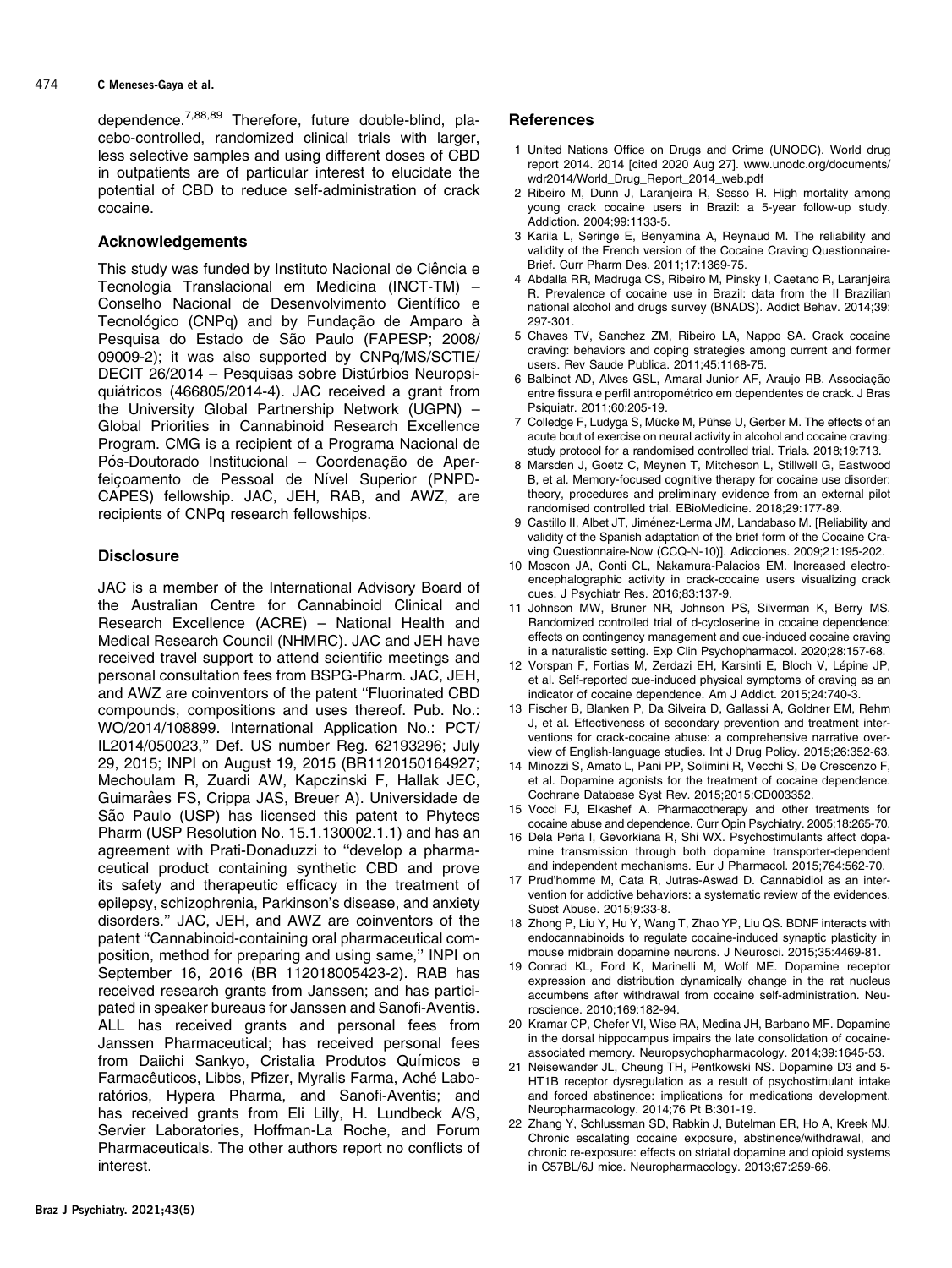- <span id="page-8-0"></span>23 Gessa GL, Melis M, Muntoni AL, Diana M. Cannabinoids activate mesolimbic dopamine neurons by an action on cannabinoid CB1 receptors. Eur J Pharmacol. 1998;341:39-44.
- 24 Chen JP, Paredes W, Li J, Smith D, Lowinson J, Gardner EL. Delta 9 tetrahydrocannabinol produces naloxone-blockable enhancement of presynaptic basal dopamine efflux in nucleus accumbens of conscious, freely-moving rats as measured by intracerebral microdialysis. Psychopharmacology (Berl). 1990;102:156-62.
- 25 Fanarioti E, Mavrikaki M, Panagis G, Mitsacos A, Nomikos GG, Giompres P. Behavioral and neurochemical changes in mesostriatal dopaminergic regions of the rat after chronic administration of the cannabinoid receptor agonist WIN55,212-2. Int J Neuropsychopharmacol. 2015;18:pyu097. Published online 2015 Jan 8. [http://](http://dx.doi.org/10.1093/ijnp/pyu097) [10.1093/ijnp/pyu097](http://dx.doi.org/10.1093/ijnp/pyu097).
- 26 Tanda G, Pontieri FE, Di Chiara G. Cannabinoid and heroin activation of mesolimbic dopamine transmission by a common mu1 opioid receptor mechanism. Science. 1997;276:2048-50.
- 27 Cheer JF, Wassum KM, Heien ML, Phillips PE, Wightman RM. Cannabinoids enhance subsecond dopamine release in the nucleus accumbens of awake rats. J Neurosci. 2004;24:4393-400.
- 28 Sperlágh B, Windisch K, Andó RD, E Vizi ES. Neurochemical evidence that stimulation of CB1 cannabinoid receptors on GABAergic nerve terminals activates the dopaminergic reward system by increasing dopamine release in the rat nucleus accumbens. Neurochem Int. 2009;54:452-7.
- 29 Gonçalves JR, Nappo SA. Factors that lead to the use of crack cocaine in combination with marijuana in Brazil: a qualitative study. BMC Public Health. 2015;15:706.
- 30 Socías ME, Kerr T, Wood E, Dong H, Lake S, Hayashi K, et al. Intentional cannabis use to reduce crack cocaine use in a Canadian setting: a longitudinal analysis. Addict Behav. 2017;72:138-43.
- 31 Grlie L. A comparative study on some chemical and biological characteristics of various samples of cannabis resin. Bull Narcot. 1976;14:37-46.
- 32 Zuardi AW, Shirakawa I, Finkelfarb E, Karniol IG. Action of cannabidiol on the anxiety and other effects produced by delta ? 9-THC in normal subjects. Psychopharmacology (Berl). 1982;76:245-50.
- 33 Bergamaschi MM, Queiroz RH, Zuardi AW, Crippa JA. Safety and side effects of cannabidiol, a Cannabis sativa constituent. Curr Drug Saf. 2011;6:237-49.
- 34 Bisogno T, Hanus L, De Petrocellis L, Tchilibon S, Ponde DE, Brandi I, et al. Molecular targets for cannabidiol and its synthetic analogues: effect on vanilloid VR1 receptors and on the cellular uptake and enzymatic hydrolysis of anandamide. Br J Pharmacol. 2001;134:845-52.
- 35 Lastres-Becker I, Molina-Holgado F, Ramos JA, Mechoulam R, Fernández-Ruiz J. Cannabinoids provide neuroprotection against 6-hydroxydopamine toxicity in vivo and in vitro: relevance to Parkinson's disease. Neurobiol Dis. 2005;19:96-107.
- 36 Russo EB, Burnett A, Hall B, Parker KK. Agonistic properties of cannabidiol at 5-HT1a receptors. Neurochem Res. 2005;30:1037-43.
- 37 Kathmann M, Flau K, Redmer A, Tränkle C, Schlicker E, Cannabidiol is an allosteric modulator at mu- and delta-opioid receptors. Naunyn Schmiedebergs Arch Pharmacol. 2006;372:354-61.
- 38 Crippa JA, Guimarães FS, Campos AC, Zuardi AW. Translational investigation of the therapeutic potential of cannabidiol (CBD): toward a new age. Front Immunol. 2018;9:2009.
- 39 Crippa JA, Hallak JE, Machado-de-Sousa JP, Queiroz RH, Bergamaschi M, Chagas MH, et al. Cannabidiol for the treatment of cannabis withdrawal syndrome: a case report. J Clin Pharm Ther. 2013; 38:162-4.
- 40 Freeman TP, Hindocha C, Baio G, Shaban ND, Thomas EM, Astbury D, et al. Cannabidiol for the treatment of cannabis use disorder: a phase 2a, double-blind, placebo-controlled, randomised, adaptive Bayesian trial. Lancet Psychiatry. 2020;7:865-74.
- 41 Morgan CJ, Das RK, Joye A, Curran HV, Kamboj SK. Cannabidiol reduces cigarette consumption in tobacco smokers: preliminary findings. Addict Behav. 2003;38:2433-6.
- 42 Hindocha C, Freeman TP, Grabski M, Crudgington H, Davies AC, Stroud JB, et al. The effects of cannabidiol on impulsivity and memory during abstinence in cigarette dependent smokers. Sci Rep. 2018;8:7568.
- 43 De Ternay J, Naassila M, Nourredine M, Louvet A, Bailly F, Sescousse G, et al. Therapeutic prospects of cannabidiol for alcohol use

disorder and alcohol-related damages on the liver and the brain. Front Pharmacol. 2019;10:627.

- 44 Turna J, Syan SK, Frey BN, Rush B, Costello MJ, Weiss M, et al. Cannabidiol as a novel candidate alcohol use disorder pharmacotherapy: a systematic review. Alcohol Clin Exp Res. 2019;43:550-63.
- 45 Hurd YL, Spriggs S, Alishayev J, Winkel G, Gurgov K, Kudrich C, et al. Cannabidiol for the reduction of cue-induced craving and anxiety in drug-abstinent individuals with heroin use disorder: a double-blind randomized placebo-controlled trial. Am J Psychiatry. 2019;176:911-22.
- 46 Parker LA, Burton P, Sorge RE, Yakiwchuk C, Mechoulam R. Effect of low doses of delta9-tetrahydrocannabinol and cannabidiol on the extinction of cocaine-induced and amphetamine-induced conditioned place preference learning in rats. Psychopharmacology (Berl). 2004;175:360-6.
- 47 Luján MÁ, Castro-Zavala A, Alegre-Zurano L, Valverde O. Repeated cannabidiol treatment reduces cocaine intake and modulates neural proliferation and CB1R expression in the mouse hippocampus. Neuropharmacology. 2018;143:163-75.
- 48 Luján MÁ, Cantacorps L, Valverde O. The pharmacological reduction of hippocampal neurogenesis attenuates the protective effects of cannabidiol on cocaine voluntary intake. Addict Biol. 2020;25: e12778.
- 49 Galaj E, Bi GH, Yang HJ, Xi ZX. Cannabidiol attenuates the rewarding effects of cocaine in rats by CB2,  $5-HT_{1A}$  and TRPV1 receptor mechanisms. Neuropharmacology. 2020;167:107740.
- 50 Guimarães FS, Chiaretti TM, Graeff FG, Zuardi AW. Antianxiety effect of cannabidiol in the elevated plus-maze. Psychopharmacology (Berl). 1990;100:558-9.
- 51 Zuardi AW, Cosme RA, Graeff FG, Guimarães FS. Effects of ipsapirone and cannabidiol on human experimental anxiety. J Psychopharmacol. 1993;7(1 Suppl):82-8.
- 52 Crippa JA, Zuardi AW, Garrido GE, Wichert-Ana L, Guarnieri R, Ferrari L, et al. Effects of cannabidiol (CBD) on regional cerebral blood flow. Neuropsychopharmacology. 2004;29:417-26.
- 53 Crippa JA, Derenusson GN, Ferrari TB, Wichert-Ana L, Duran FL, Martin-Santos R, et al. Neural basis of anxiolytic effects of cannabidiol (CBD) in generalized social anxiety disorder: a preliminary report. J Psychopharmacol. 2011;25:121-30.
- 54 Bergamaschi MM, Queiroz RH, Chagas MH, de Oliveira DC, De Martinis BS, Kapczinski F, et al. Cannabidiol reduces the anxiety induced by simulated public speaking in treatment-naïve social phobia patients. Neuropsychopharmacology. 2011;36:1219-26.
- 55 de Mello Schier AR, de Oliveira Ribeiro NP, Coutinho DS, Machado S, Arias-Carrión O, Crippa JA, et al. Antidepressant-like and anxyolitic-like effects of cannabidiol: a chemical compound of cannabis sativa. CNS Neurol Disord Drug Targets. 2014;13:953-60.
- 56 Campos AC, Fogaca MV, Scarante FF, Joca SRL, Sales AJ, Gomes FV, et al. Plastic and neuroprotective mechanisms involved in the therapeutic effects of cannabidiol in psychiatric disorders. Front Pharmacol. 2017;8:269.
- 57 Kreutz S, Koch M, Bottger C, Ghadban C, Korf HW, Dehghani F. 2- Arachidonoylglycerol elicits neuroprotective effects on excitotoxically lesioned dentate gyrus granule cells via abnormal-cannabidiol-sensitive receptors on microglial cells. Glia. 2009;57:286-94.
- 58 Hampson AJ, Grimaldi M, Axelrod J, Wink D. Cannabidiol and (-) Delta9-tetrahydrocannabinol are neuroprotective antioxidants. Proc Natl Acad Sci U S A. 1998;95:8268-73.
- 59 Campos AC, Moreira FA, Gomes FV, Del Bel EA, Guimarães FS. Multiple mechanisms involved in the large-spectrum therapeutic potential of cannabidiol in psychiatric disorders. Philos Trans R Soc Lond B Biol Sci. 2012;367:3364-78.
- 60 Fernandez-Ruiz J, Sagredo O, Pazos MR, García C, Pertwee R, Mechoulam R, et al. Cannabidiol for neurodegenerative disorders: important new clinical applications for this phytocannabinoid? Br J Clin Pharmacol. 2013;75:323-33.
- 61 Del-Ben CM, Vilela JA, Crippa JA, Hallaka JE, Labatec CM, Zuardi AW. Confiabilidade da "Entrevista Clínica Estruturada para o DSM-IV – Versão Clínica" traduzida para o português. Rev Bras Psiquiatr. 2001;23:156-9.
- 62 Bonfiglio NS, Renati R, Agus M, Penna MP. Validation of a Substance Craving Questionnaire (SCQ) in Italian population. Addict Behav Rep. 2019;9:100172.